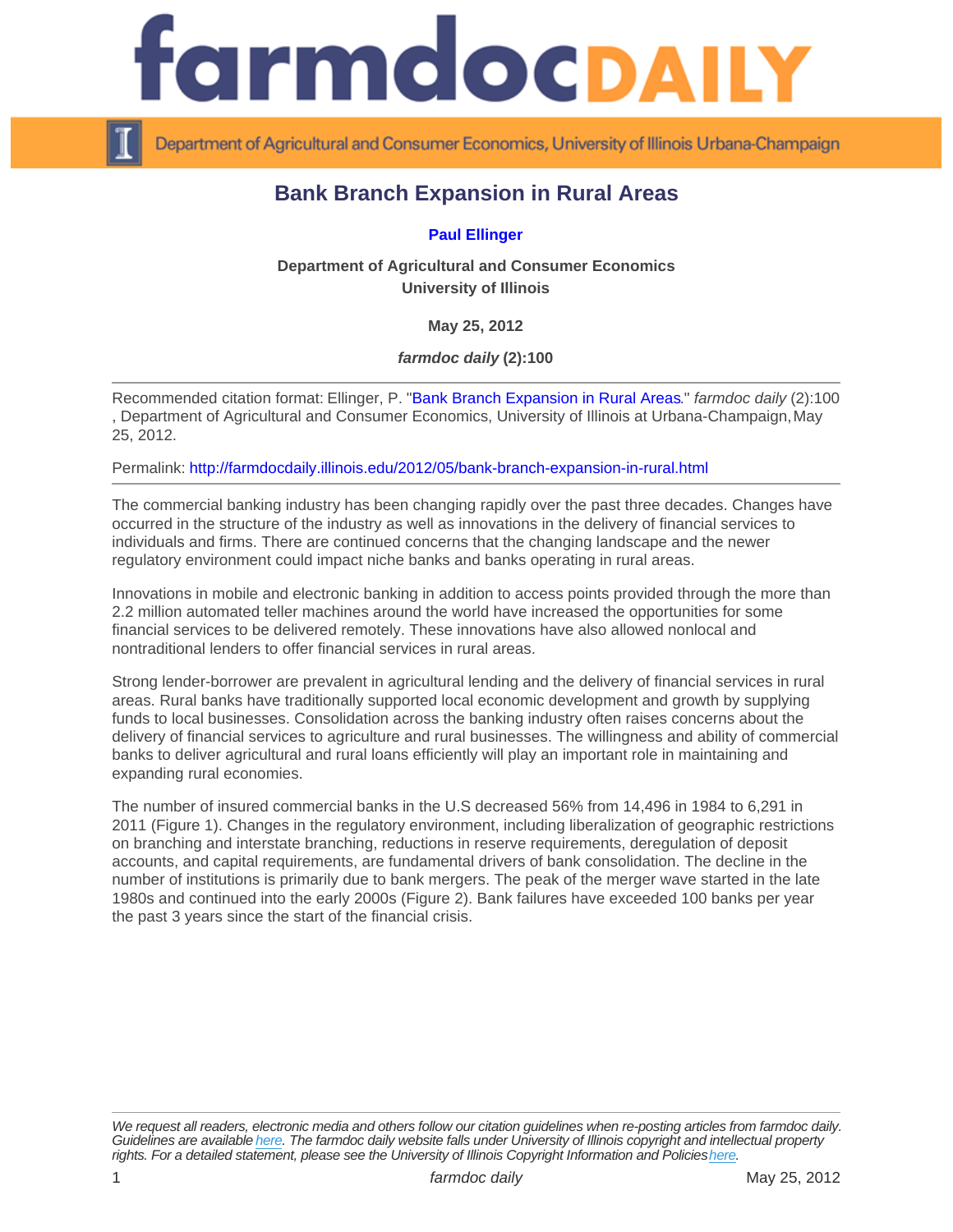



Although there are still more than 6,000 banks in the U.S., the consolidation of banks continues to raise concerns about the concentration of the largest banks. The deposit market share of the largest 3 banks (ranked in terms of domestic sourced deposits) has increased from 5.9% in 1996 to almost 30% in 2011 (Table 1). The nation's largest 50 banks held over 65% of domestic deposits in 2011. Provisions in the Dodd-Frank Wall Street Reform and Consumer Protection Act are intended to address emerging threats to financial stability and address large, systemically important financial institutions. Dallas Federal Reserve President Richard Fisher expressed his concern about the too-big-to-fail banks. The competitiveness of smaller, rural-based banks with these larger banks also remains a concern.